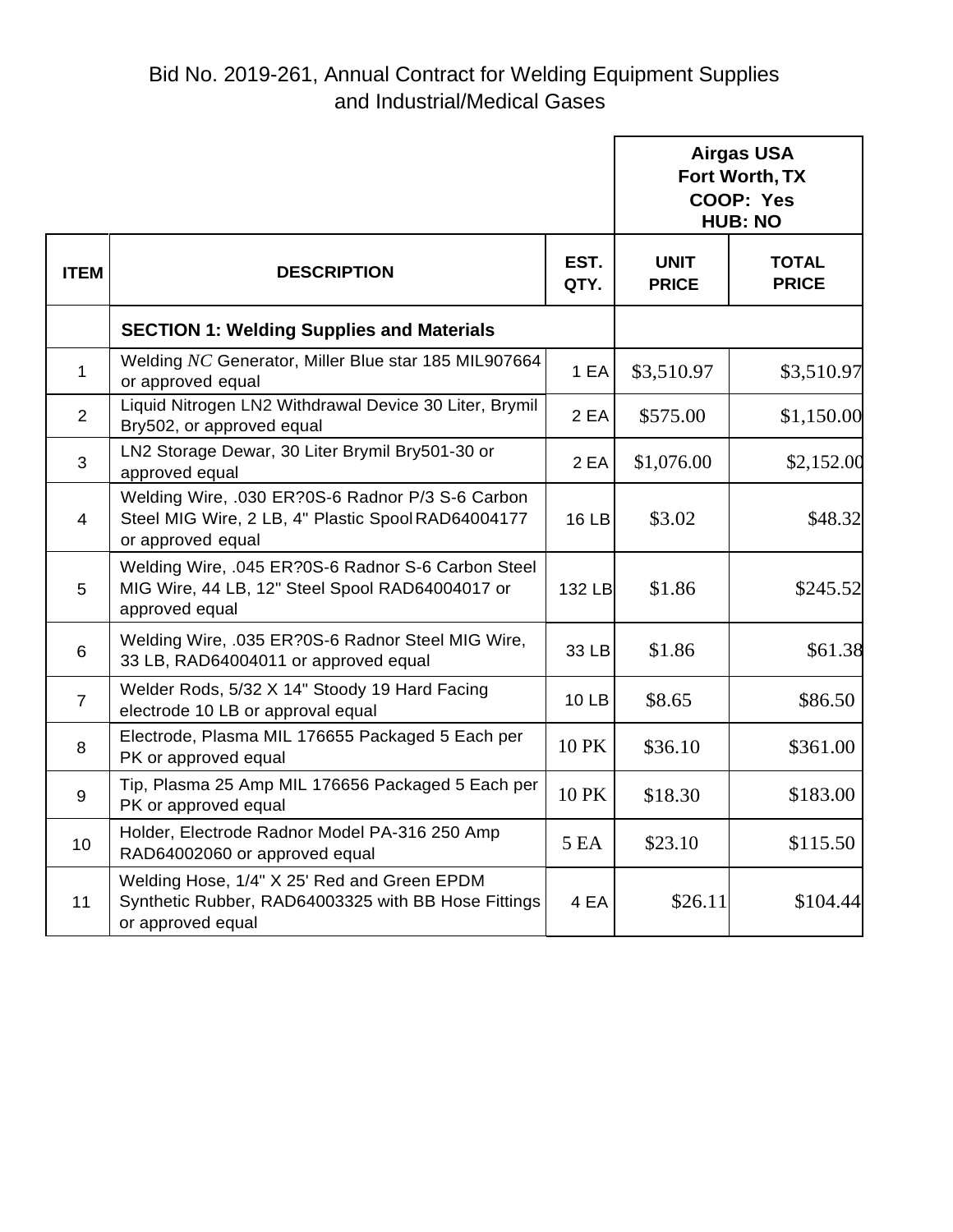|                |                                                                                                |              | <b>Airgas USA</b><br>Fort Worth, TX<br><b>COOP: Yes</b><br><b>HUB:NO</b> |                             |                              |
|----------------|------------------------------------------------------------------------------------------------|--------------|--------------------------------------------------------------------------|-----------------------------|------------------------------|
| <b>ITEM</b>    | <b>DESCRIPTION</b>                                                                             | EST.<br>QTY. |                                                                          | <b>DAILY</b><br><b>RATE</b> | <b>TOTAL</b><br><b>PRICE</b> |
|                | <b>SECTION 2: Vendor provided Cylinder Rentals</b>                                             |              |                                                                          |                             |                              |
| 1              | Industrial Grade Acetylene, Size 3 ACET Cylinder<br>AC <sub>3</sub>                            | 3 EA         | \$                                                                       | 0.24                        | \$262.80                     |
| 2              | Industrial Grade Acetylene, Size ACET Cylinder<br>AC4                                          | 20 EA        | \$                                                                       | 0.24                        | \$1,752.00                   |
| 3              | Air, Compressed 2.2, Air Breathing Grade D, 300<br>Cylinder Al B300                            | 7 EA         | \$                                                                       | 0.24                        | \$613.20                     |
| 4              | Industrial Grade Argon, Size 300 Cylinder AR 300                                               | <b>5 EA</b>  | \$                                                                       | 0.24                        | \$438.00                     |
| 5              | 25% Carbon Dioxide Balance Argon industrial<br>Shielding Gas Mix, Size 300 Cylinder AR CD25300 | 6 EA         | \$                                                                       | 0.24                        | \$525.60                     |
| 6              | Argon Ultra High Purity Grade 5.0 Size 300 AR<br><b>UHP300</b>                                 | 1 EA         | \$                                                                       | 0.24                        | \$87.60                      |
| $\overline{7}$ | USP Grade Medical Carbon Dioxide, Size 50<br>Pound Cylinder CD USP50                           | 4 EA         | \$                                                                       | 0.24                        | \$350.04                     |
| 8              | Helium, Ultra High Purity 5.0 Grade, Size 300<br>Cylinder HE UHP300                            | 10EA         | \$                                                                       | 0.24                        | \$876.00                     |
| 9              | Helium, Zero 4.8 Grade, Size 300 Cylinder HE<br>Z300                                           | 8 EA         | \$                                                                       | 0.24                        | \$700.80                     |
| 10             | Zero Grade 4.8 Hydrogen, Size 300 Cylinder HY<br>Z300                                          | 8 EA         | \$                                                                       | 0.24                        | \$700.80                     |
| 11             | Industrial Grade Liquid Nitrogen, 180 Liter Cylinder<br>NI 180LT22                             | 2 EA         | \$                                                                       | 1.60                        | \$1,168.00                   |
| 12             | Industrial Grade Liquid Nitrogen, 200 Cylinder NI<br>200                                       | 1 EA         | \$                                                                       | 0.24                        | \$87.60                      |
| 13             | Nitrogen, Ultra High Purity 5.0 Grade Size 300<br>Cylinder                                     | 4 EA         | \$                                                                       | 0.24                        | \$350.04                     |
| 14             | Industrial Grade Oxygen, Size 125 Cylinder OX125                                               | 2 EA         | \$                                                                       | 0.24                        | \$175.20                     |
| 15             | Industrial Grade Oxygen, Size 150 Cylinder OX 150                                              | 3 EA         | \$                                                                       | 0.24                        | \$262.80                     |
| 16             | Industrial grade Oxygen, Size 200 Cylinder OX 200                                              | 20 EA        | \$                                                                       | 0.24                        | \$1,752.00                   |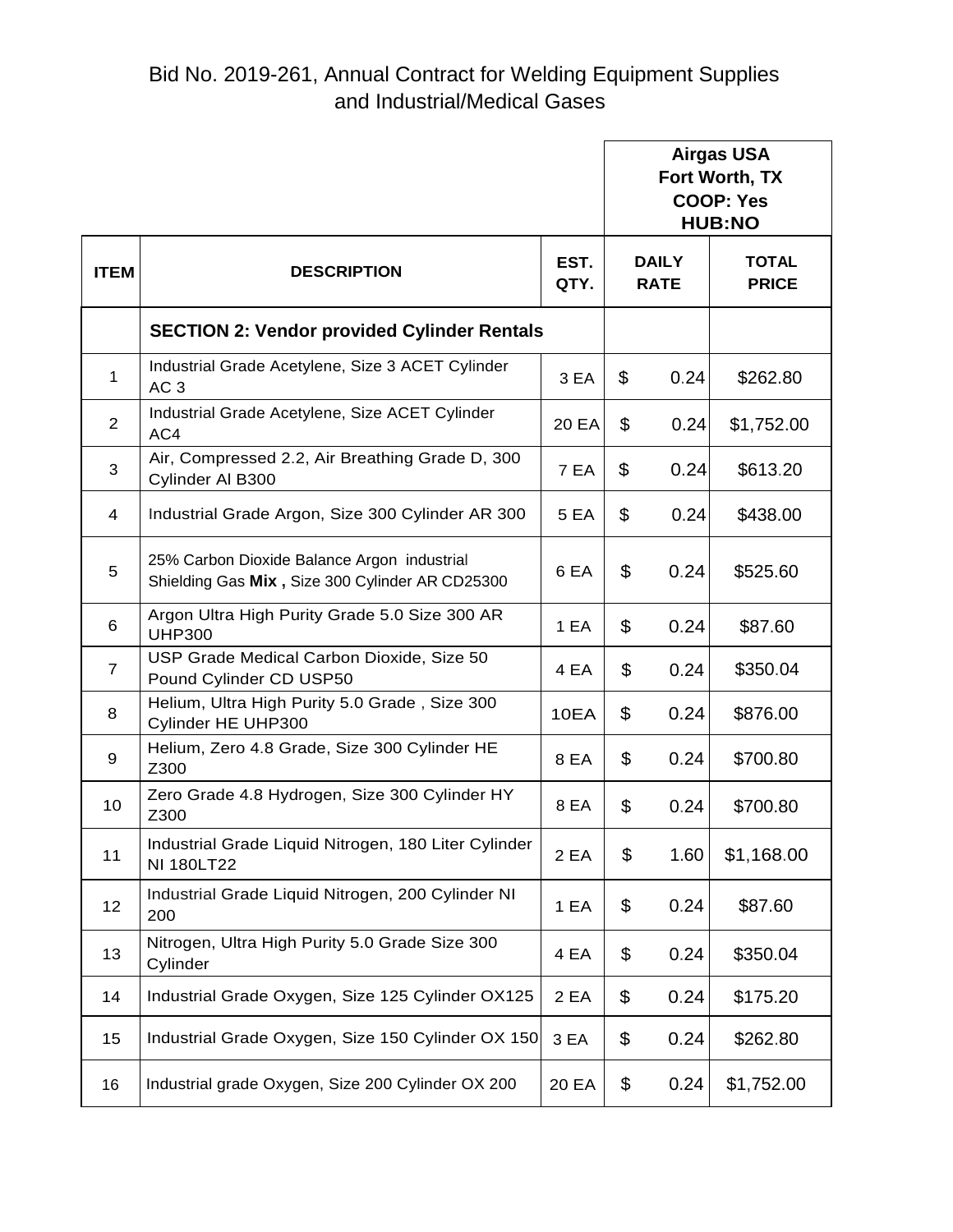|                |                                                                                               |                               | <b>Airgas USA</b><br>Fort Worth, TX<br><b>COOP: Yes</b><br><b>HUB:NO</b> |                              |
|----------------|-----------------------------------------------------------------------------------------------|-------------------------------|--------------------------------------------------------------------------|------------------------------|
| <b>ITEM</b>    | <b>DESCRIPTION</b>                                                                            | EST.<br><b>REFILL</b><br>QTY. | <b>UNIT PRICE</b>                                                        | <b>TOTAL</b><br><b>PRICE</b> |
|                | <b>SECTION 3 - Gas Purchases</b>                                                              |                               |                                                                          |                              |
| $\mathbf{1}$   | Industrial Grade Acetylene Size 3 ACET Cylinder<br>AC <sub>3</sub>                            | 21 EA                         | \$37.00                                                                  | \$777.00                     |
| $\overline{2}$ | Industrial Grade Acetylene Size 4 ACET Cylinder<br>AC4                                        | <b>122 EA</b>                 | \$65.00                                                                  | \$7,930.00                   |
| 3              | Dissolved Acetylene, UN1001 AC B                                                              | 1 EA                          | \$39.83                                                                  | \$39.83                      |
| 4              | Acetylene Turbo Torch                                                                         | 100 EA                        | \$27.32                                                                  | \$2,732.00                   |
| 5              | Air, Compressed 2.2, Air Breathing Grade D, 300<br>Cylinder Al B300                           | 30 EA                         | \$27.00                                                                  | \$810.00                     |
| 6              | Industrial Grade Argon, Size 40 Cylinder AR 40                                                | 1 EA                          | \$21.00                                                                  | \$21.00                      |
| $\overline{7}$ | Industrial Grade Argon, Size 125 Cylinder AR 125                                              | 5 EA                          | \$25.00                                                                  | \$125.00                     |
| 8              | Industrial Grade Argon, Size 150 Cylinder AR 150                                              | 2 EA                          | \$25.00                                                                  | \$50.00                      |
| 9              | Industrial Grade Argon, Size 300 Cylinder AR 300                                              | 2 EA                          | \$40.00                                                                  | \$80.00                      |
| 10             | 25% Carbon Dioxide Balance Argon Industrial<br>Shielding Gas Mix AR CD25125                   | 5 EA                          | \$25.00                                                                  | \$125.00                     |
| 11             | 25% Carbon Dioxide Balance Argon Industrial<br>Shielding Gas Mix AR CD25150                   | 3 EA                          | \$25.00                                                                  | \$75.0.0                     |
| 12             | 25% Carbon Dioxide Balance Argon Industrial<br>Shielding Gas Mix Size 300 Cylinder AR CD25300 | 34 EA                         | \$40.00                                                                  | \$1,360.00                   |
| 13             | Argon Ultra High Purity Grade 5.0 Size 300 AR<br><b>UHP300</b>                                | 1 EA                          | \$61.00                                                                  | \$61.00                      |
| 14             | USP Grade Medical Carbon Dioxide, Size 50<br>Pound Cylinder CD USP50                          | 10EA                          | \$41.00                                                                  | \$410.00                     |
| 15             | Helium, Ultra High Purity 5.0 Grade, Size 300<br>Cylinder HE UHP300                           | 3 EA                          | \$210.00                                                                 | \$630.00                     |
| 16             | Helium, Zero 4.8 Grade, Size 300 Cylinder HE<br>Z300                                          | 3 EA                          | \$210.00                                                                 | \$630.00                     |
| 17             | Zero Grade 4.8 Hydrogen, Size 300 Cylinder HY<br>Z300                                         | 6 EA                          | \$56.00                                                                  | \$336.00                     |
| 18             | Liquid Nitrogen 30LTR Dewar NI30LT                                                            | 1 EA                          | \$75.00                                                                  | \$75.00                      |
| 19             | Industrial Grade Liquid Nitrogen, 180 Liter Cylinder<br>NI 180LT22                            | 2 EA                          | \$95.00                                                                  | \$190.00                     |